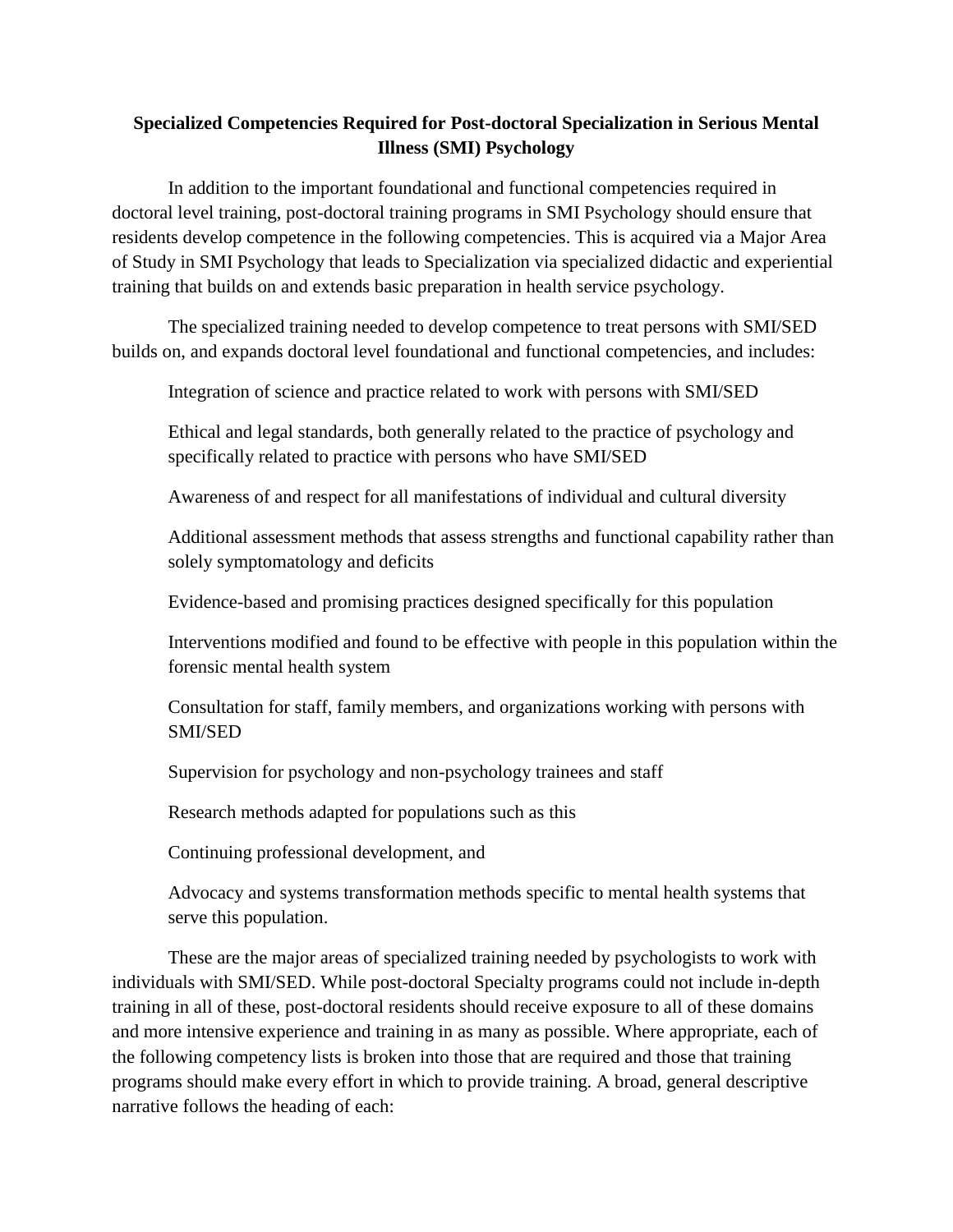### **Integration of Science and Practice**

#### *Competence and Expected Outcomes in Integration of Science and Practice*

Competent practice with persons with SMI/SED requires an ability to locate, critically evaluate, and use the scientific and practice literature that provides guidance for clinical and research endeavors for the population of persons with SMI/SED.

#### Required

 $\Box$ Residents demonstrate the ability to locate, cite, and use scientific evidence related to SMI/SED to support professional activities in clinical and research settings

 $\Box$ Residents are able to incorporate knowledge into their practice with persons with SMI/SED in clinical and research settings

Residents demonstrate the ability to recognize strengths and limitations in the scientific  $\Box$ and practice literature about persons with SMI/SED

#### **Ethical and Legal Standards**

### *Competence and Expected Outcomes Related to Ethical and Legal Standards*

SMI Psychologists often must confer with members of the legal and criminal justice system, as well as those who help individuals access resources such as social security disability payments, housing vouchers, appropriate health services, etc. With the growing emphasis on integrating behavioral and physical health services and the high rates of health problems and early mortality in adults diagnosed with schizophrenia and bipolar illness, SMI Psychologists often collaborate with internists and general medical practitioners who are managing the medical care of individuals diagnosed with SMI/SED. Thus, recognition of boundary issues and the legal and ethical practices of psychology and related health disciplines is important for work with this population.

#### **Required**

 $\Box$ Residents demonstrate good knowledge of and act in accordance with the APA Ethical Principles of Psychologists and Code of Conduct in all professional endeavors (e.g., assessment, intervention, research, consultation, communication, teaching, supervision, etc.)

Residents demonstrate knowledge of and act in accordance with relevant laws,  $\Box$ regulations, rules, and policies governing health service psychology at the organizational, local, state, regional, and federal levels

 $\Box$ Residents demonstrate knowledge related to issues of competency, capacity, and ability to provide informed consent for both research and for clinical practice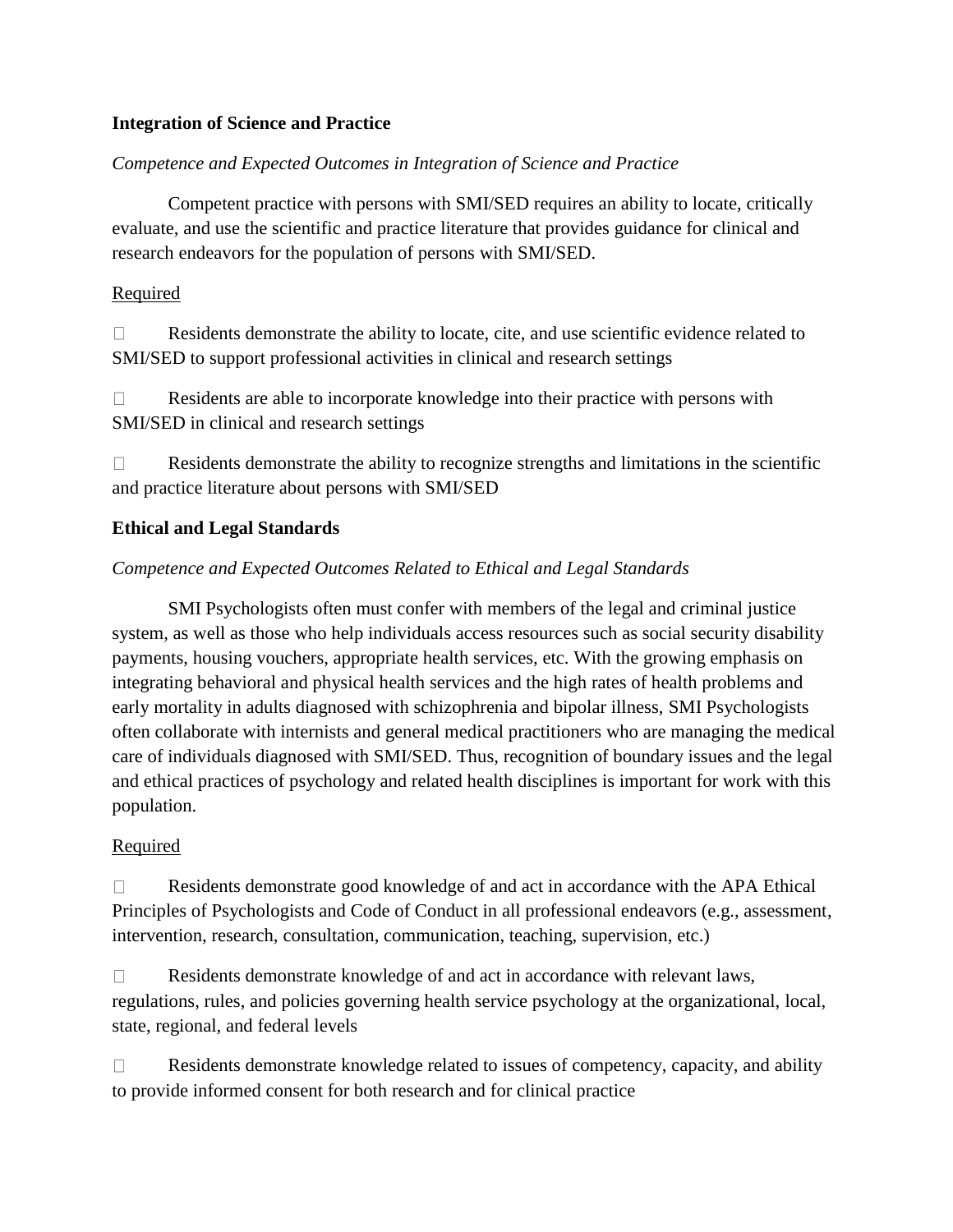$\Box$ Residents demonstrate the ability to balance the need for competent decision making with self-autonomy in light of risks to self and others

 $\Box$ Residents demonstrate knowledge of the emergent literature on the dangers of seclusion and restraint and ability to determine if, when, and under what circumstances such procedures can be used

### Highly Desired

Residents demonstrate ability to identify barriers (psychological, legal, financial, etc.) to  $\Box$ community re-integration after hospitalization, jail, or residential placement

Residents demonstrate knowledge of and respect for individuals' legal rights and are  $\Box$ willing to provide information to help individuals exercise such rights as registering for and voting, obtaining housing of one's choice, and participating in community social events and services

## **Individual and Cultural Diversity**

## *Competence and Expected Outcomes in Individual and Cultural Diversity*

Understanding of and respect for diversity are crucial for faculty, staff and residents and must be demonstrated toward those with SMI/SED, their family members and support systems and in a manner that reflects psychology's ethical principles and professional standards. Competence in individual and cultural diversity is especially important when working with the SMI/SED population given the wide ranging symptoms and functional deficits that typically accompany an SMI/SED diagnosis and the complexity of the social and cultural impact on the genesis, maintenance and amelioration of those symptoms. Interpretation of hallucinations, response to psychotic symptoms, and taking action on delusional thinking are all shaped by cultural influences and experts in the field have agreed for years that cultural context colors the experience of illnesses such as schizophrenia. This includes utilizing assessment and intervention methods based on knowledge of the full range of diversity-related characteristics including recognition of the importance of environmental, social, health disparity, and developmental factors that may account for illness and functioning in persons with SMI/SED.

### Required

Residents demonstrate recognition of the human worth of people with SMI/SED and the  $\Box$ importance of their integration into the society at large

 $\Box$ Residents are able to describe barriers faced by individuals with SMI/SED and the prejudices and discrimination that they may experience along with recognition of the impact of such prejudice and discrimination on persons with SMI/SED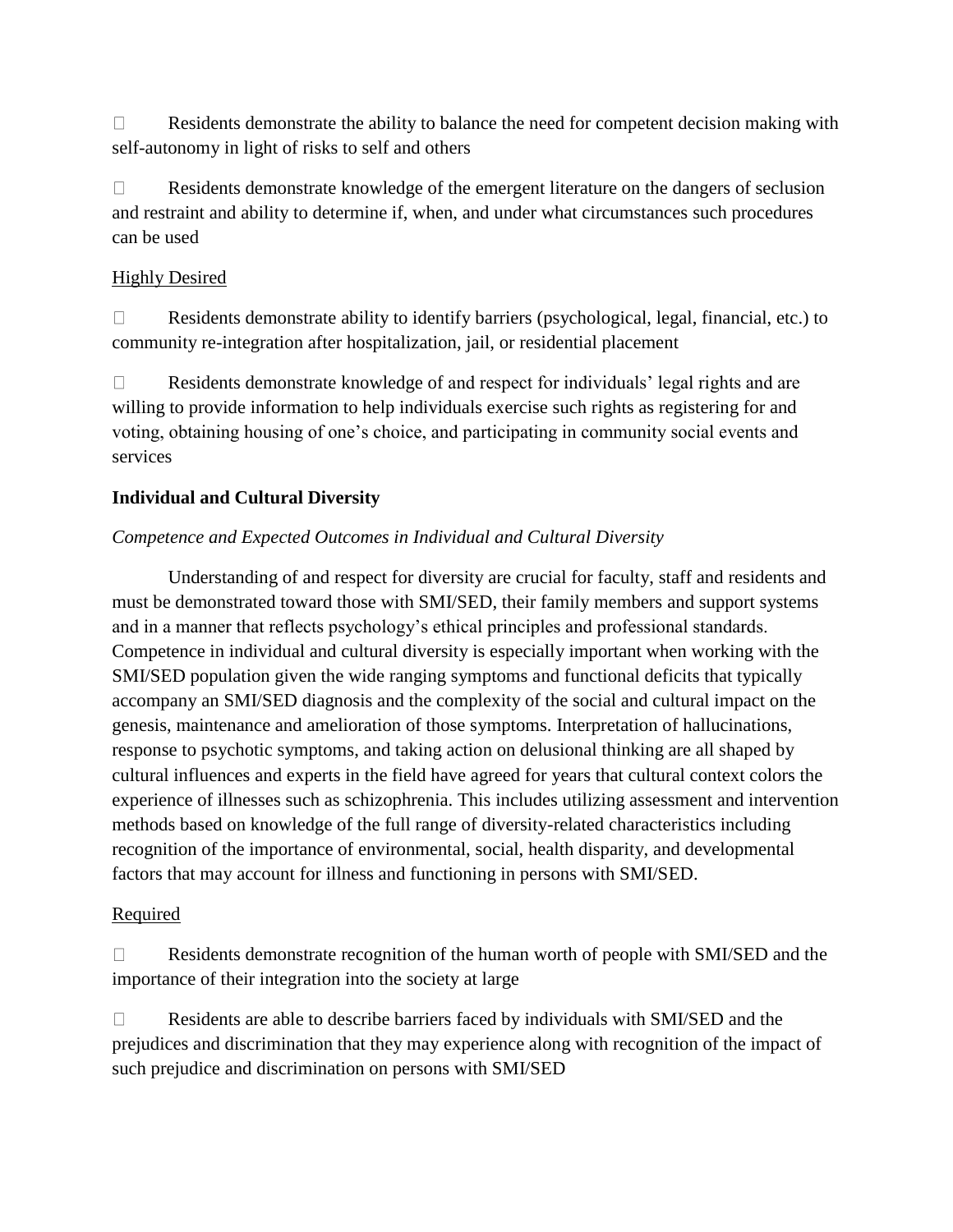$\Box$ Residents demonstrate ability to articulate conceptualizations of diversity factors that influence clients of all ages, ethnicities, races, cultural backgrounds, genders, gender identities, religions, socioeconomic strata, and other potential diversity factors, and integrate these into clinical care

 $\Box$ Residents demonstrate ability to provide clinical, research, and education services that are culturally centered, i.e., guided by a conceptualization of behavior as influenced by culture and life experiences

## Highly Desired

Residents demonstrate understanding of issues of social justice and equity as they affect  $\Box$ persons with SMI/SED

## **Assessment**

## *Competence and Expected Educational Outcomes in Strengths-Based and Functional Assessment Skills:*

Comprehensive assessment is essential to any recovery service plan. Residents should be able to appropriately assess, evaluate and then develop practical interventions for individuals with severe and persistent mental illnesses, including those with complicated mental, substance abuse, and medical co-morbidities, often with histories of trauma. Residents should achieve competence in conducting a cultural formulation interview; the DSM-5 Cultural Formulation Interview (American Psychiatric Association, 2013) is recommended for use in training programs in this Specialty.

## Required

Residents demonstrate comprehensive knowledge of strengths based and functional  $\Box$ capability assessments, subjective perceptions of recovery and quality of life, and ability to conduct assessments using these specialized measures

Residents demonstrate the ability to utilize standardized assessments in ways that may  $\Box$ require modification in light of the fact that these assessments were not developed or normed using persons with SMI/SED

Residents are able to conduct an assessment of an individual's readiness and desire for  $\Box$ PSR interventions

 $\Box$ Residents are able to conduct an assessment of resources available to the individual and the person's ability to utilize those resources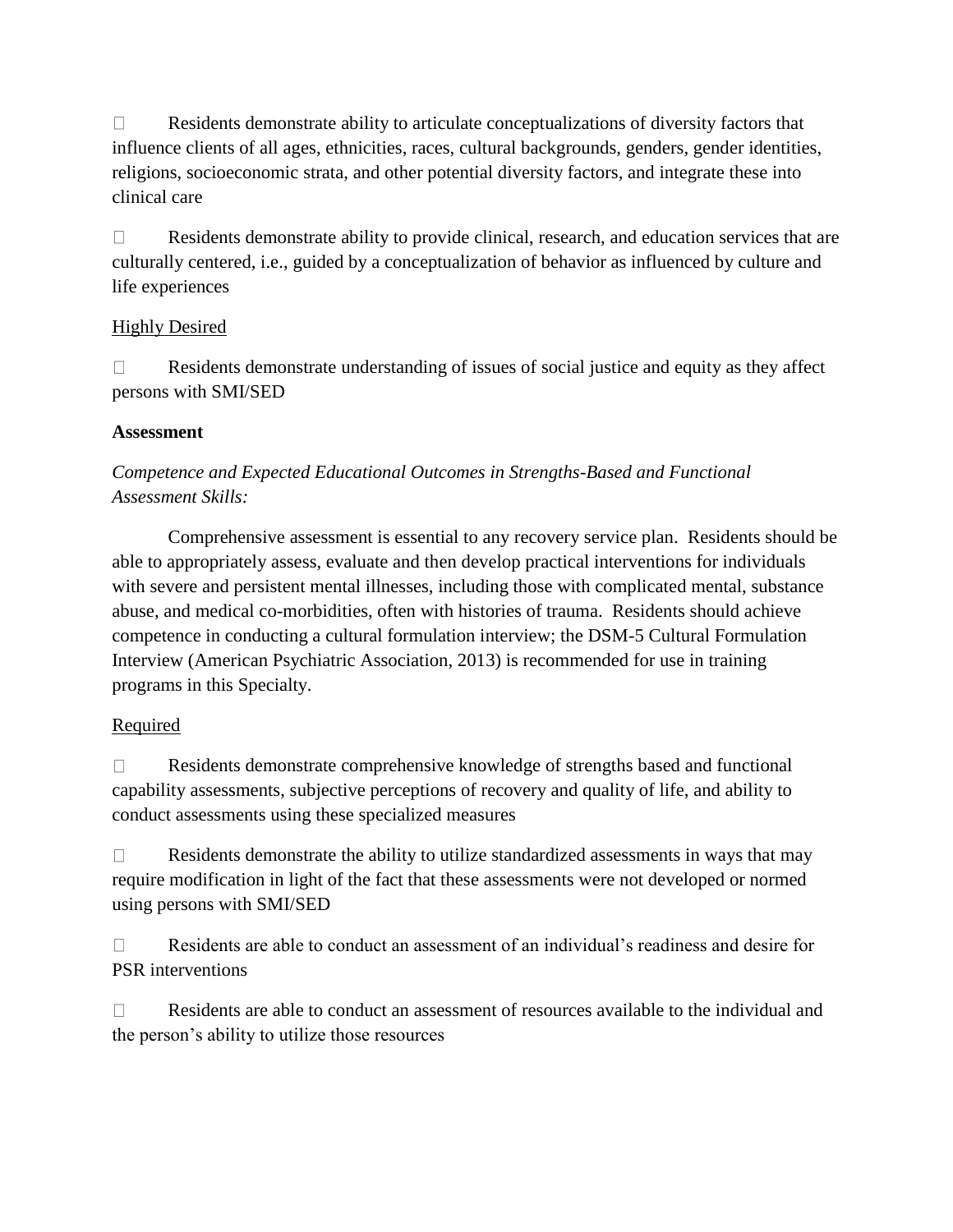$\Box$ Residents demonstrate ability to assess and address positive and negative symptoms using measures such as the Scale for the Assessment of Positive Symptoms (SAPS) and Scale for the Assessment of Negative Symptoms (SANS)

 $\Box$ Residents are able to recognize psychosis and thought disorder and understand in depth the nuances of each condition considered within the purview of SMI/SED

 $\Box$ Residents demonstrate ability to recognize and screen for potential cognitive deficits that are core areas of dysfunction for people with SMI/SED including processing speed, verbal memory, and attention

 $\Box$ Residents demonstrate ability to assess for the potential risk for suicide and violence to self or others

 $\Box$ Residents demonstrate knowledge of medication side effects especially those specific to psychotropic medications and ability to assess for medication adherence and barriers to adherence

Residents are able to recognize the level of capacity and competence of an individual  $\Box$ with SMI/SED in order to make appropriate recommendations regarding interventions or to refer to appropriate Specialty services including those provided by other disciplines

Residents demonstrate ability to assess capacity to provide informed consent for  $\Box$ treatment

## Highly Desired

 $\Box$ Residents are able to recognize and screen for social deficits that often accompany these disorders

Residents demonstrate ability to recognize the limitations posed by cognitive  $\Box$ impairments and the potential for lessened insight and, as needed, ability to conduct behavioral observational assessments that accurately account for these

 $\Box$ Residents are able to recognize and understand etiology of co-occurring substance use disorders and the importance of trauma in SMI/SED disorders and be competent in differential diagnosis of similarly presenting diagnoses such as PTSD and personality disorders

 $\Box$ Residents demonstrate ability to integrate the intersection of diversity related to age, gender and gender orientation, race, cultural, spiritual/religious beliefs, etc. specifically related to the presentation of symptoms unique to SMI/SED

 $\Box$ Residents demonstrate the capacity to assess family burden in caregivers of individuals diagnosed with an SMI/SED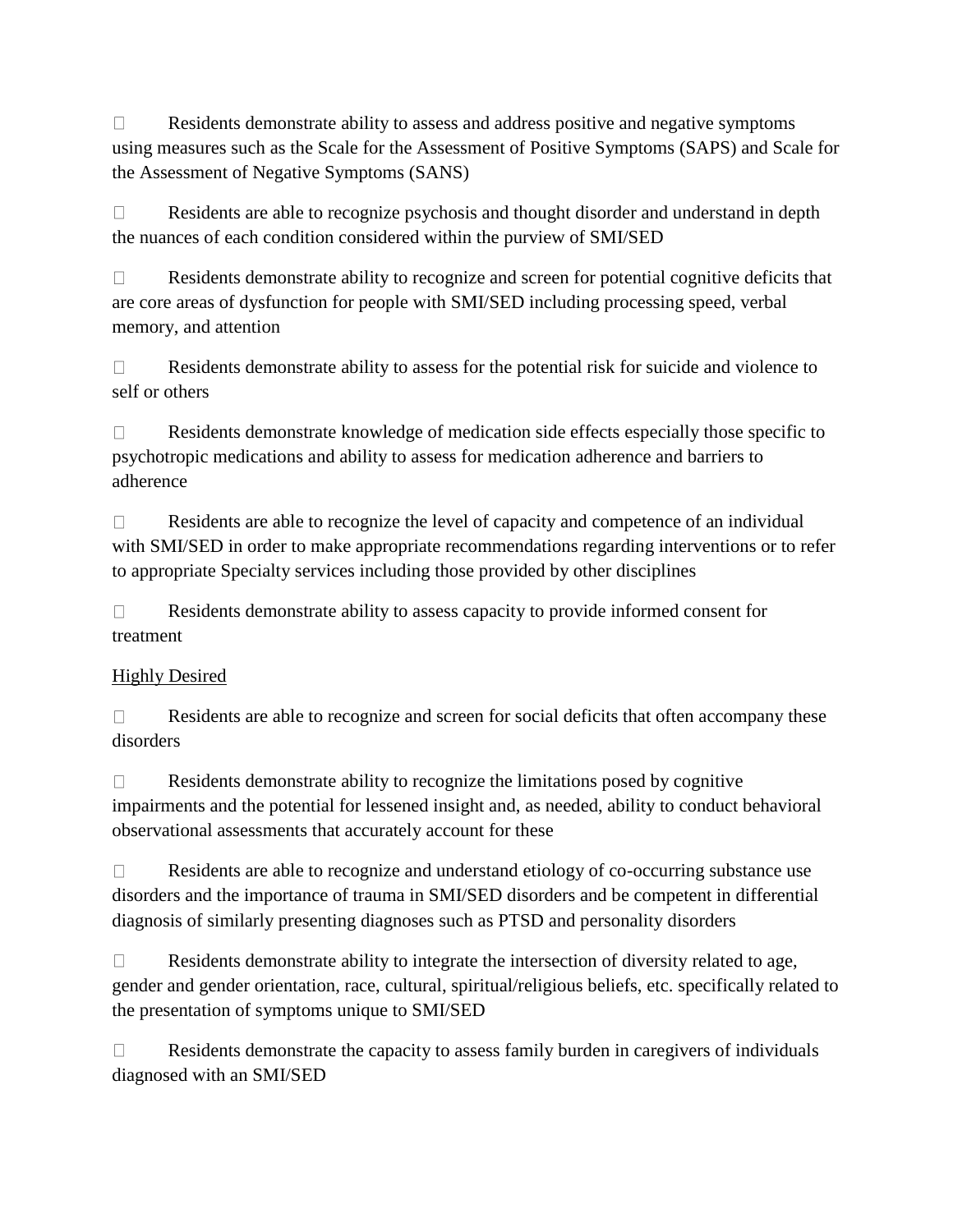$\Box$ Residents demonstrate ability to assess perceived recovery, life satisfaction/quality of life, and self-stigma

 $\Box$ Residents demonstrate ability to assess substance use in the context of serious mental illness

 $\Box$ Residents demonstrate ability to assess trauma exposure and PTSD in the context of serious mental illness

## **Goal Setting and Treatment Planning**

*Competence in Helping Individuals Set Goals and Develop Appropriate Treatment Plans:*

### **Required**

Residents demonstrate ability to assist clients identify their values as they develop  $\Box$ individualized goals using shared decision making and person centered planning approaches

Residents demonstrate competence in developing tailored clinical and recovery-oriented  $\Box$ interventions that meet the client's identified goals and develop action steps for goal achievement

Residents are able to recognize when modifications to treatment plans are needed to  $\Box$ reflect the needs and values of the client and determine satisfaction of services provided

### **Interventions**

### *Competence and Learning Outcomes in Psychosocial Rehabilitation (PSR) Interventions*

By the completion of their training year, residents with a Major Area of Study in SMI Psychology should demonstrate an ability to use appropriate self-disclosure and sharing of case studies/real-world examples to normalize experiences of persons with SMI/SED. Residents should demonstrate skill in applying and adapting evidence-based PSR interventions with SMI/SED individuals. Residents also are expected to manage crisis situations and identify opportunities for transition of services for persons with SMI/SED. Residents are expected to provide appropriate interventions in response to a range of presenting psychosocial problems and treatment concerns and demonstrate the ability to effectively work with diverse populations, interprofessional providers, and various program specialties.

### Required

 $\Box$ Residents display knowledge of the essentials of each of the schizophrenia PORT evidence based and promising practices recommendations (Kreyenbuhl, Buchanan, Dickerson, & Dixon, 2010), and their fidelity criteria where these have been developed

Residents demonstrate full competence in Cognitive Behavioral Therapy for psychosis  $\Box$ (CBTp) and the general practice of Cognitive Behavioral Therapy (CBT) and have thorough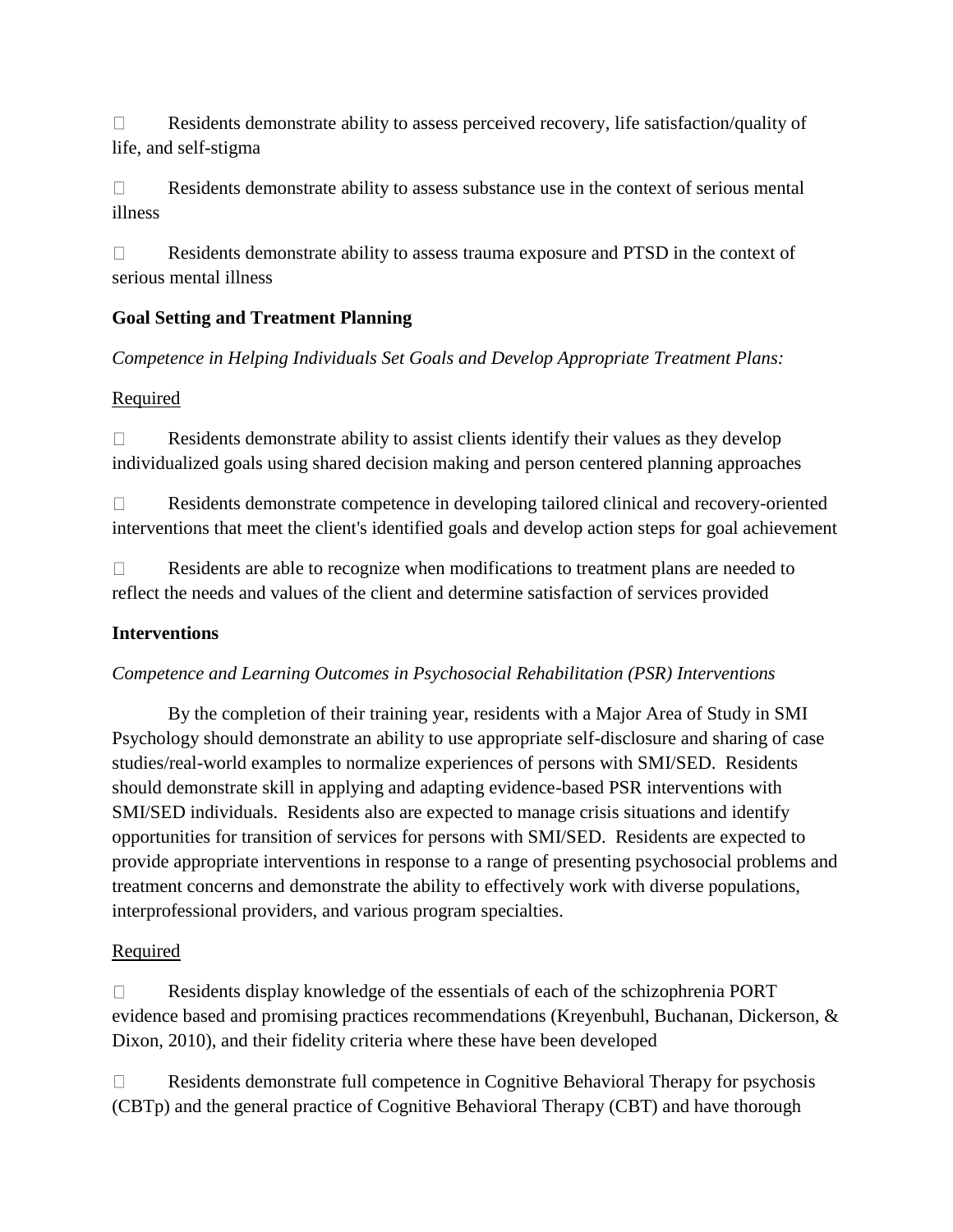knowledge of differences between CBTp and CBT and demonstrate the ability to competently practice and supervise others in both interventions

 $\Box$ Residents demonstrate full competence in providing social skills training and illness management skills for persons with SMI/SED and demonstrate ability to supervise others

Residents demonstrate knowledge of Family Intervention/Psychoeducation – fidelity  $\Box$ criteria and ability to implement intervention and supervise others

Residents demonstrate knowledge of PSR interventions for first episode psychosis (FEP)  $\Box$ – knowledge of recent research indicating the effectiveness of a set of interventions (RAISE) and are able to implement interventions, participate on teams, and supervise others

# Highly Desired

 $\Box$ Residents demonstrate stigma/self-stigma interventions – knowledge of, and ability to implement interventions to change attitudes and decrease discriminatory behaviors among health providers and the public at large

 $\Box$ Residents demonstrate knowledge of trauma interventions (trauma informed and trauma specific care) – ability to competently implement trauma interventions including CBT for trauma, relapse prevention for alcohol and drug use, stress inoculation training for PTSD and other components of trauma specific care

Residents demonstrate suicide prevention – ability to recognize when individuals may be  $\Box$ at risk and provide high levels of support, refer for appropriate intervention and provide treatment for depression to mitigate hopelessness and other risk factors

Residents can utilize Assertive Community Treatment (ACT) – and display knowledge of  $\Box$ fidelity criteria and ability to implement intervention, participate on team, and supervise others

 $\Box$ Residents are able to implement Supported Employment (SE) – and be able to adhere to fidelity criteria and ability to implement intervention, participate on team, and supervise others

 $\Box$ Residents demonstrate knowledge of social learning programs (Token Economy) interventions and, appropriate use, ability to implement and train and supervise others

Residents are able to implement Integrated Dual Diagnosis Treatment (IDDT)/Co- $\Box$ occurring disorders treatment – and demonstrate knowledge of fidelity criteria and participate on team, and supervise others

 $\Box$ Residents demonstrate knowledge of weight management approaches and smoking cessation approaches – and are able to competently implement appropriate interventions and supervise others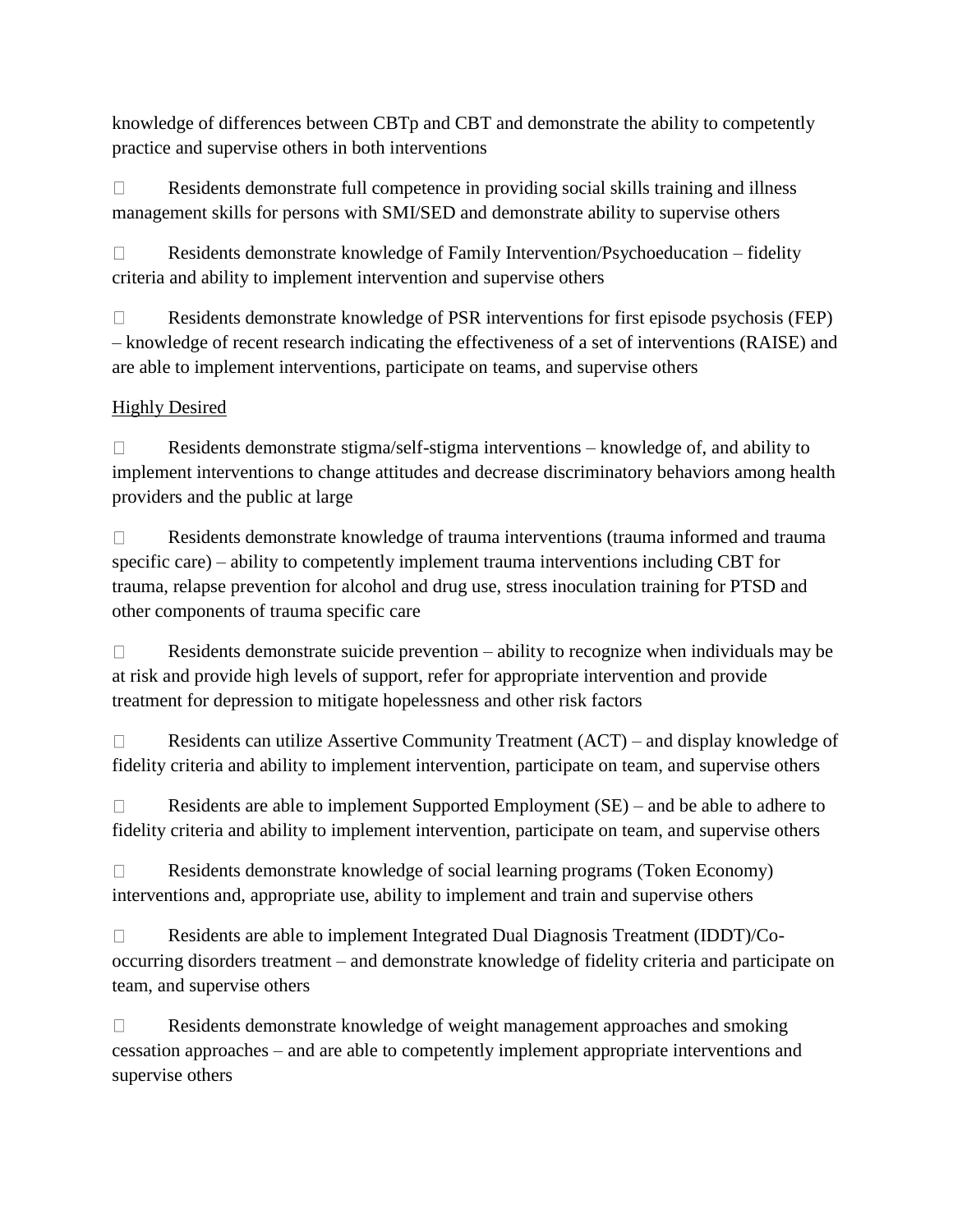$\Box$ Residents demonstrate knowledge of illness self-management including Wellness Recovery Action Planning (WRAP) and behavioral tailoring for medication – and how to implement and supervise others

 $\Box$ Residents are knowledgeable about peer support/peer delivered services – including the latest research, and are able to implement and supervise peers

 $\Box$ Residents demonstrate violence prevention – ability to recognize when individuals may be at risk and refer for appropriate intervention while providing high levels of support

Residents demonstrate interventions to decrease homelessness – ability to provide a  $\Box$ comprehensive array of services designed to facilitate supported housing, e.g., trauma informed care, relapse prevention for substance abuse, and other supports to maintain housing

 $\Box$ Residents demonstrate supported education knowledge of interventions to help individuals achieve their educational goals

 $\Box$ Residents demonstrate motivational interviewing (MI) for those with SMI/SED – ability to competently implement motivational interviewing as appropriate and to supervise others in practice

## **Highly Desired**

*Specialized Interventions for Forensic/Criminal Justice Populations with SMI/SED - including knowledge of the factors that impact on success of interventions for forensic and criminal justice populations with SMI/SED:*

 $\Box$ Forensic Assertive Community Treatment (FACT) – Residents demonstrate the ability to implement intervention, participate on team, and supervise others

Residents are able to competently provide specialized CBTp and CBT services for  $\Box$ persons with SMI/SED in criminal justice/forensic settings and to supervise others in practice

 $\Box$ IDDT/Co-occurring disorders treatment for those in criminal justice/forensic settings – Residents demonstrate knowledge of the specialized needs of people with SMI/SED in these settings, ability to provide integrated mental health and substance use services targeted to the population, and supervise others in practice

 $\Box$ Trauma interventions for those in criminal justice/forensic settings (trauma informed and trauma specific care) – Residents demonstrate recognition of trauma as the norm for those with SMI/SED in the forensic and criminal justice systems, ability to competently provide trauma specific interventions including CBT for trauma, relapse prevention for alcohol and drug use, stress inoculation training for PTSD and other components of trauma specific care, including services for those at highest risk and to supervise others in provision of services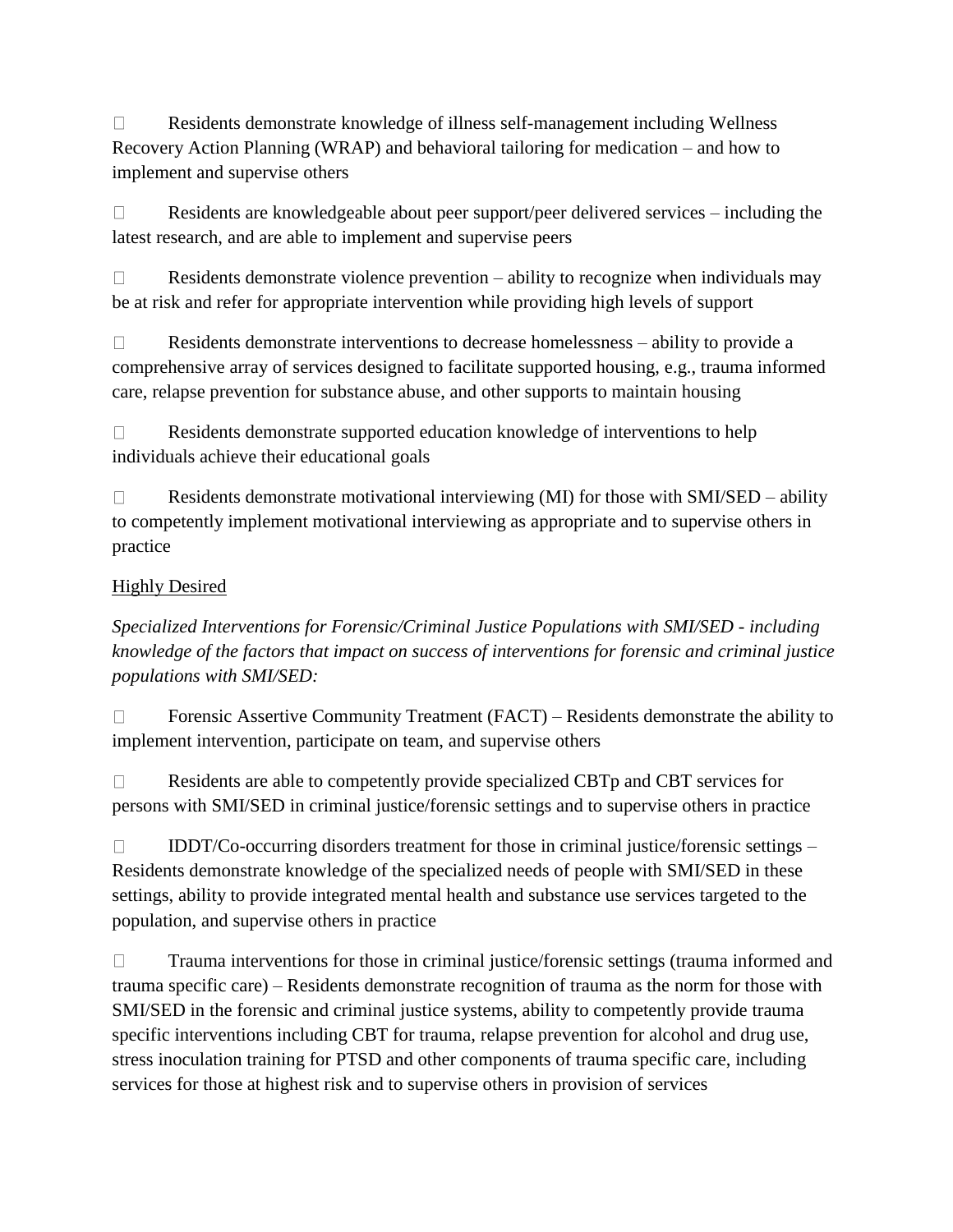$\Box$ Residents able to implement comprehensive supported housing interventions for those in criminal justice/forensic settings to assure supported housing is available for individuals being released into the community

 $\Box$ Transition planning and follow-up for criminal justice/forensic settings – Residents demonstrate understanding of the critical nature of this intervention and ability to implement adequate and appropriate transition planning and follow up for individuals being released into the community

## Highly Desired

*Specialized Interventions for People with Bipolar Disorder - in addition to demonstrating competence with the above interventions for people with SMI/SED (several of which are also recommended specifically for this population), residents should:*

Residents demonstrate an ability to competently provide Interpersonal and Social Rhythm  $\Box$ Therapy (IPSRT) and Family Focused Treatment (FFT) for bipolar disorder and to supervise others in practice

 $\Box$ Residents understand the potential of Dialectical Behavior Therapy (DBT) and Mindfulness Based Cognitive Therapy, which may also be helpful for individuals with bipolar disorder and personality disorders

## **Consultation**

*Competence in Consultation Skills When Working with the SMI Population:*

Within the bounds of confidentiality and privacy, residents must demonstrate the ability to listen, understand, communicate, and display excellent rapport with relevant stakeholders including: the person served, family members, relevant community members, other healthcare providers within and outside of the system, and partnering agencies. The resident is expected to exhibit comfort and proficiency in providing effective consultation and feedback to the person served, family members, clinical programs, interprofessional staff and community partners.

## Required

 $\Box$ Residents demonstrate ability to educate and consult with families about their family member's illness and the role of family in treatment

Residents are able to apply specialized knowledge and expertise concerning SMI/SED  $\Box$ symptomatology and diagnosis to problems that arise in professional settings

 $\Box$ Residents demonstrate comprehensive knowledge of psychosocial functioning and recovery and ability to describe this to team members, other colleagues, and members of the public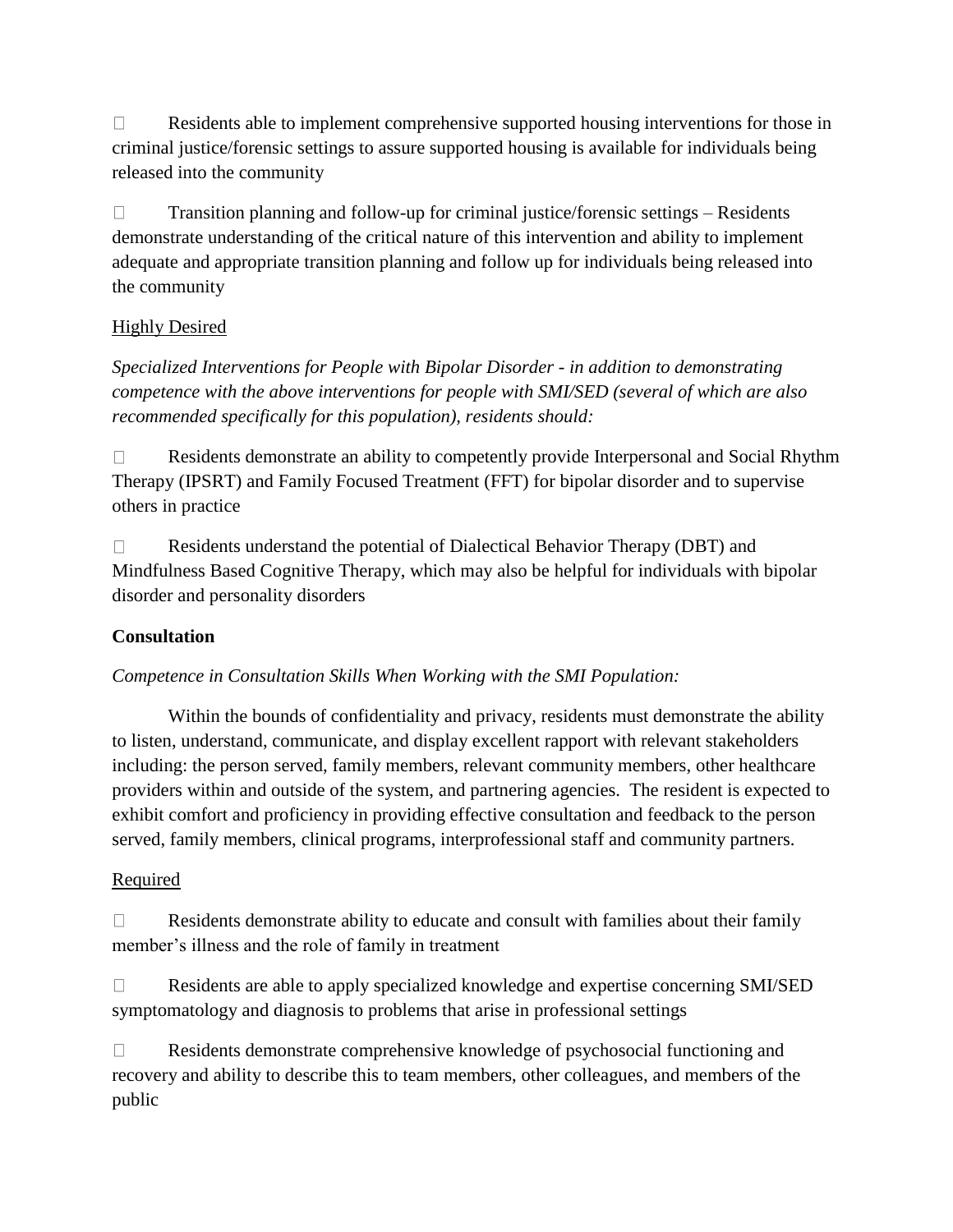$\Box$ Residents demonstrate ability to integrate all information into a case formulation that presents an opportunity for use of PSR interventions designed to promote recovery and attainment of the goals articulated by each person

 $\Box$ Residents demonstrate ability to work with staff in specialized facilities such as supported housing, etc. to help them recognize and respond appropriately to symptoms and problem behaviors to help individuals with SMI/SED thrive in the community

 $\Box$ Residents demonstrate ability to educate, train, and supervise staff at all levels of training, from front-line behavioral health staff through to highly trained staff and managers/administrators, in the recovery paradigm, PSR interventions, and best ways to help people with SMI/SED manage symptoms, set and achieve goals for themselves, and access resources available to them. Some examples of potential issues and difficult behaviors include limit setting, stigma, empathy, delusions/hallucinations, and crisis intervention

## Highly Desired

 $\Box$ Residents demonstrate knowledge of resources to help with access to care (e.g., family members trying to get members into care and navigate a complex healthcare system)

 $\Box$ Residents are able to educate and train staff in facilities and on specialized units for youth, young adults, and older persons where knowledge and expertise is lacking about behavioral health particularly SMI/SED.

Residents are able to competently work with an interprofessional team and present  $\Box$ information about persons with SMI/SED so that team members can understand and learn from the presentation

 $\Box$ Residents are able to integrate the knowledge, values, and attitudes critical for successful work with people with SMI/SED into interprofessional team settings to facilitate shared decision making

### **Management/Administration**

### *Competence in Understanding Organizational and Systemic Dynamics:*

By the completion of their training, residents should demonstrate an advanced level of knowledge of the various healthcare systems in which they have operated and have a broader understanding of health and mental healthcare systems both nationally and to some extent globally. They should show awareness of and sensitivity to systemic issues that impact the delivery of services to persons with SMI/SED. They should demonstrate a good understanding of organizational dynamics as well as systemic issues within programs, effectively functioning within various institutional contexts and appreciating how such forces impact and influence clinical care, especially for persons with SMI/SED.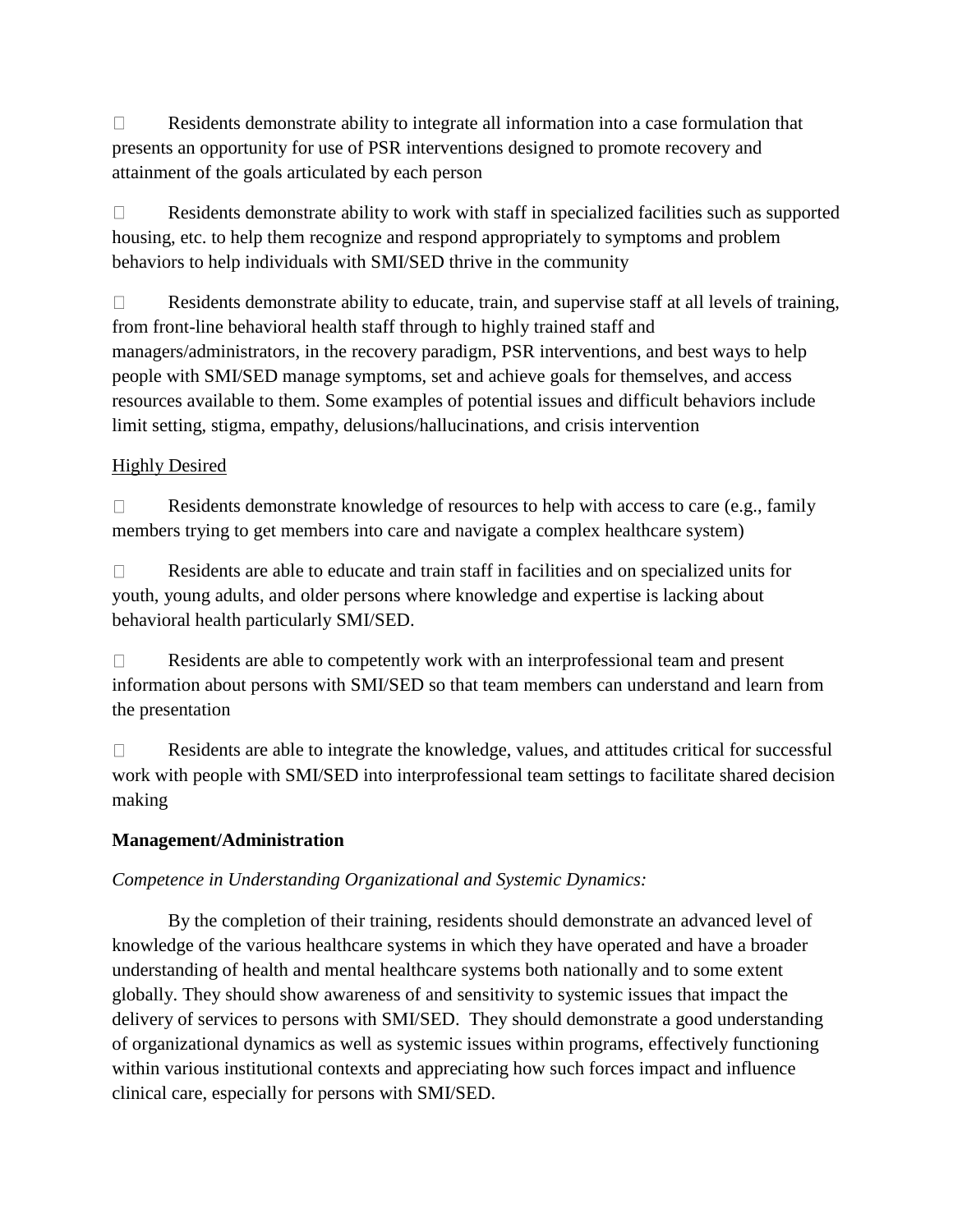## **Required**

 $\Box$ Residents demonstrate knowledge of the complexity of systems change issues, an ability to promote resiliency as resistance is encountered, and to effect change in systems in which they work

 $\Box$ Residents demonstrate knowledge of needed systems of care and a recovery orientation for persons with SMI/SED and the importance of integration and interprofessional cooperation

Residents demonstrate familiarity with reimbursement structures and with PSR services  $\Box$ that are not funded or are partially funded and ability to secure funding for needed specialized services

 $\Box$ Residents demonstrate knowledge of Commission on Accreditation of Rehabilitation Facilities (CARF) and Joint Commission and Centers for Medicare and Medicaid Services (CMS) requirements for accreditation and ability to implement policies and procedures needed to secure and maintain accreditation

Residents demonstrate knowledge of the Americans with Disabilities Act and its  $\Box$ amendments and application to those with SMI/SED

 $\Box$ Residents demonstrate knowledge of implementation and dissemination challenges and opportunities of EBPs for those with SMI/SED and the challenges of this in multiple, complex, uncoordinated settings

Residents demonstrate recognition of the importance of conducting program evaluation  $\Box$ and/or quality improvement studies and ability to convince management and team members of this

## Highly Desired

 $\Box$ Residents demonstrate ability to develop comprehensive programs across the full continuum of care that incorporates needed interventions such as supported employment and other interventions specifically developed for this population

 $\Box$ Based on comprehensive knowledge of PSR assessments and interventions residents are able to impart knowledge about these and promote cooperation and implementation within teams and the overall system

# **Supervision/Teaching**

## *Competence in Teaching and Supervision Skills:*

By the completion of the training year, residents should demonstrate the ability to give presentations in a formal didactic setting, develop mentoring skills for working with small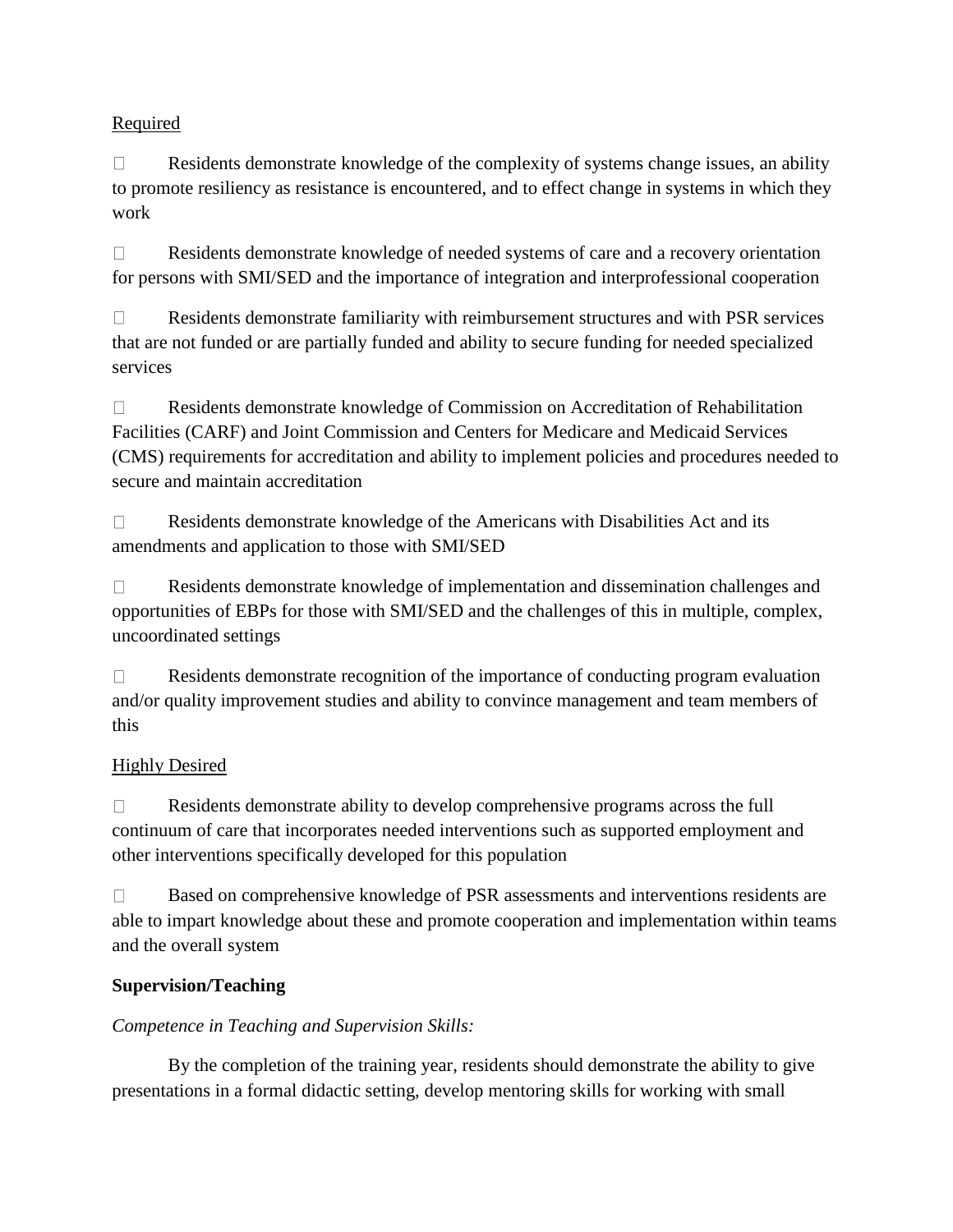groups and/or one to one to teach skills, communicate knowledge, and provide feedback to those they serve, their support networks, other professionals, trainees, para-professionals, and/or community partnering agencies. Residents demonstrate capability to competently supervise trainees in the full range of clinical activities, including use of fidelity measures where these exist. When providing supervision and teaching, residents should demonstrate sensitivity to ethical, legal, and cultural issues and demonstrate ability to teach the principles and practices of PSR.

## Required

 $\Box$ Residents are able to assist supervisees and team members in the management of difficult behaviors that may be exhibited by persons with SMI/SED

Residents demonstrate capability to competently supervise trainees in the full range of  $\Box$ clinical activities, including psychosocial assessments, interventions and use of fidelity measures where these exist

 $\Box$ Residents demonstrate ability to impart knowledge and help others develop an understanding of, and ability to convey the importance of hope, respect, positive regard, and acceptance of person's goals, wishes, and preferences in the development of the therapeutic relationship (which is key and sometimes difficult to form) and to supervise others in their development of these factors

Residents demonstrate ability to impart an understanding of the pace and non-linear  $\Box$ process for recovery and ability to develop positive expectations for the person's progress, recognizing the importance of incremental improvements and shaping in goal setting and recovery despite the combination of social, functional, and cognitive impairments that are commonly observed

Residents are able to impart knowledge of the phenomenology of the disorders of SMI  $\Box$ (e.g., auditory hallucinations, negative symptoms such as diminutions of basic drives, conceptual disorganization, etc.)

Residents demonstrate ability to supervise effective goal setting with persons with  $\Box$ SMI/SED that is often different in quality (i.e., level of difficulty) and outcome (i.e., type of goals set) than those without SMI/SED

Residents are able to promote self-reflection and self-examination of fear, stereotypes,  $\Box$ pre-conceptualizations of, and biases toward people with SMI/SED including stigma and selfefficacy

Residents demonstrate ability to teach and supervise trainees about appropriate  $\Box$ boundaries and differences in working with this population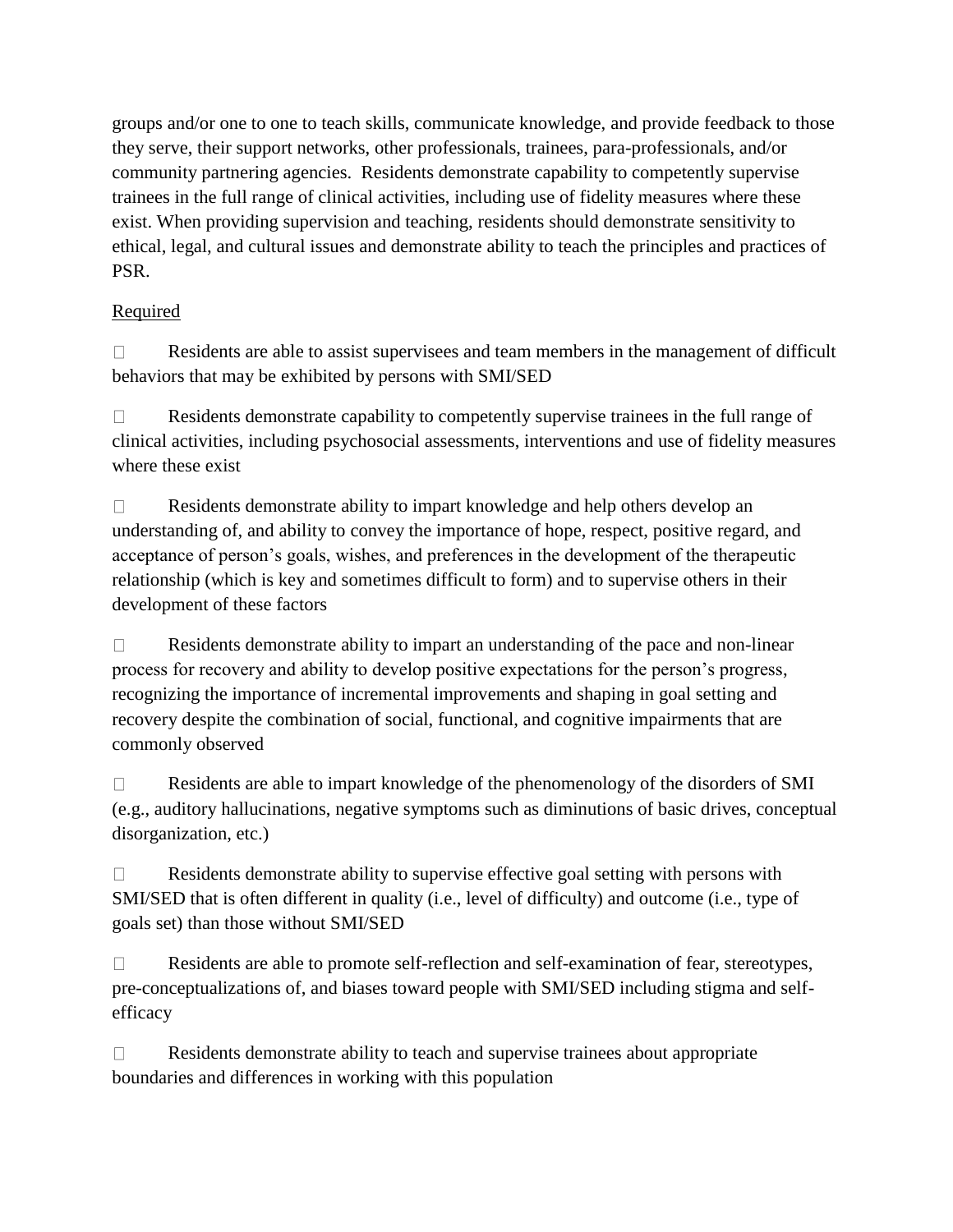### **Highly Desired**

 $\Box$ Residents demonstrate ability to use feedback from live or recorded sessions to understand the often complex nuances of work with persons with SMI/SED

 $\Box$ Residents are able to provide education, training, and supervision for a range of other mental health providers (e.g., psychiatrists, peers, nurses, social workers, pharmacists, occupational therapists)

## **Research and Evaluation**

# *Competence in Scholarly Inquiry and Application of Theoretical and Scientific Knowledge to Practice with the SMI Population:*

Residents participate in scholarly inquiry, and apply theoretical and scientific knowledge to work with persons with SMI/SED. They are expected to engage in their own scholarly endeavors which may include research, grant proposal writing, as well as program development, implementation, and evaluation.

## **Required**

Residents demonstrate awareness of current literature, and have the ability to search  $\Box$ relevant literature that is applicable to the SMI/SED population and evaluate it

Residents recognize the importance of incorporating persons with lived experience of  $\Box$ SMI/SED into all aspects of research and evaluation from conception to completion and publication. This includes formulation of hypotheses, study questions and design, determination of statistical methods, participants to be recruited, etc.

 $\Box$ Residents demonstrate full recognition and understanding of the needs of vulnerable populations vis a vis their participation in research efforts, including but not limited to their ability to provide informed consent

 $\Box$ Residents demonstrate recognition of importance and ability to incorporate family members and first degree relatives into designs (research provides insight into how the illness manifests in individuals vs. family members looking at the phenotypes in individual and family)

 $\Box$ Residents demonstrate up to date knowledge of the latest assessments and interventions for this population and use this to guide evaluation and research efforts.

 $\Box$ Residents are able to utilize research/evaluation knowledge to adapt/modify assessments and interventions that have excluded persons with SMI/SED and to do so appropriately recognizing when fidelity to the original practice is essential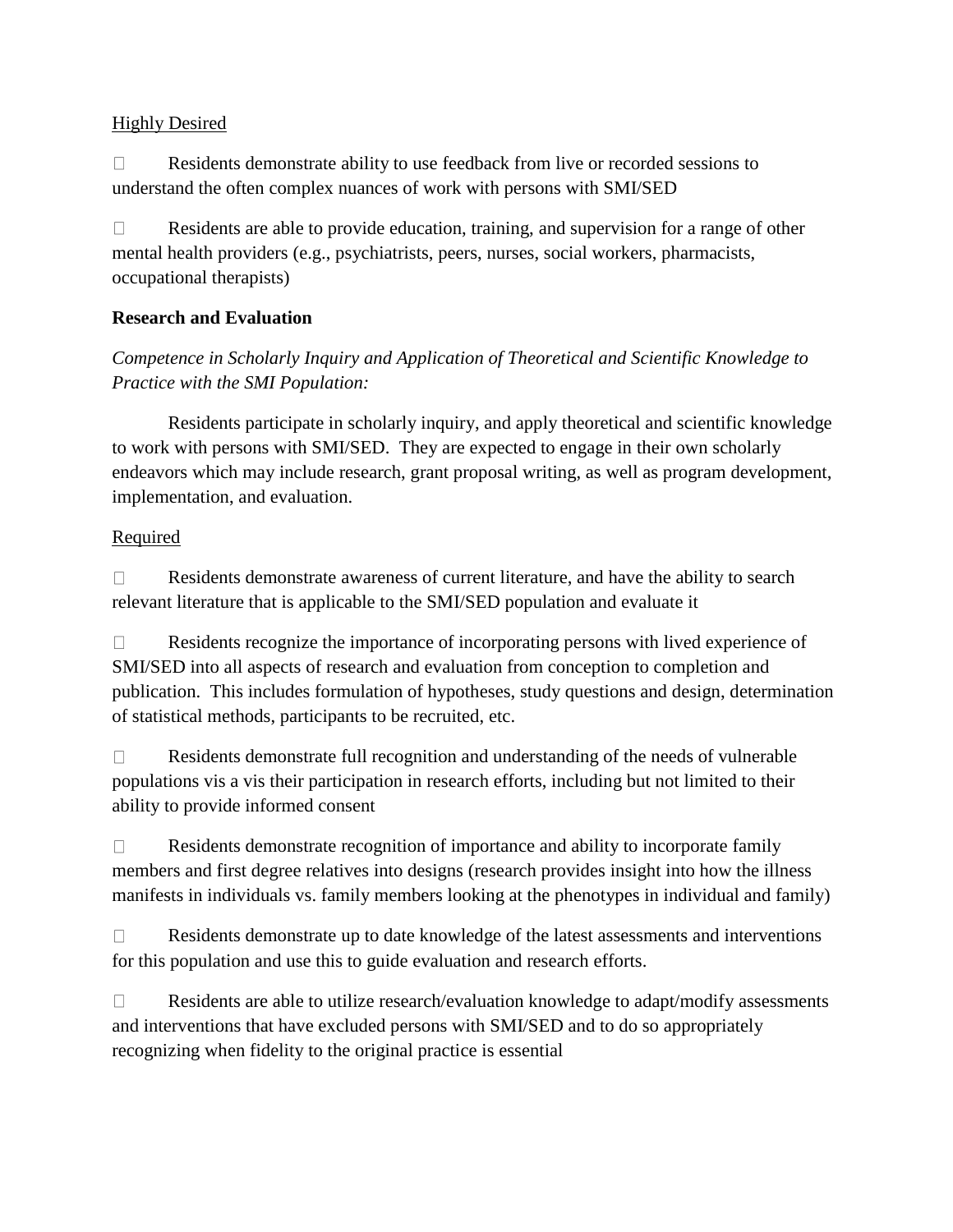$\Box$ Residents are able to identify appropriate outcomes for program evaluation efforts due to the broad nature of quality of life, psychosocial functioning, involvement of multiple stakeholders, and recovery in work with persons with SMI/SED

 $\Box$ Residents are able to inform and educate IRBs about the type of intervention research common with SMI/SED populations such as PSR interventions

## Highly Desired

Residents demonstrate understanding of the unique needs of persons with SMI/SED vis a  $\Box$ vis study design and, for those conducting research, ability to apply this knowledge to prevent/minimize drop out as typically this is different for persons with SMI/SED 1) drop outs tend to be doing worse and 2), severe economic disadvantages impact people with SMI/SED disproportionately 3), follow up studies need to include more time (>1 year) due to the nature of the illness

Residents demonstrate knowledge of mixed methods research designs and other methods  $\Box$ that are best suited to the environments and situations of persons with SMI/SED and to seek consultation from experts as needed

 $\Box$ Residents demonstrate familiarity with and ability to use single case designs (disorders may be persistent over time and multiple baselines provide a clearer picture of the impact of different treatment components and their helpfulness to individuals) and to seek consultation from experts as needed

Residents demonstrate knowledge of and, where appropriate, ability to conduct  $\Box$ multifactorial designs of programs with SMI/SED populations; understanding of the importance of controls for non-specific factors and to seek consultation from experts as needed

 $\Box$ Residents demonstrate ability to collaborate with other disciplines (e.g., psychiatry, rehabilitation services, nursing, occupational therapy, etc.) on research projects

# **Continuing Professional Development**

*Competence in Recognizing the Importance of, and in Participating in On-going Professional Development that Leads to Life Long Learning:* 

## Required

 $\Box$ Residents demonstrate awareness of personal biases, assumptions, stereotypes, and potential discomfort in working with persons with SMI/SED, their families and supporting team members, particularly those of backgrounds divergent from the psychologist

 $\Box$ Residents are open and responsive to feedback and supervision